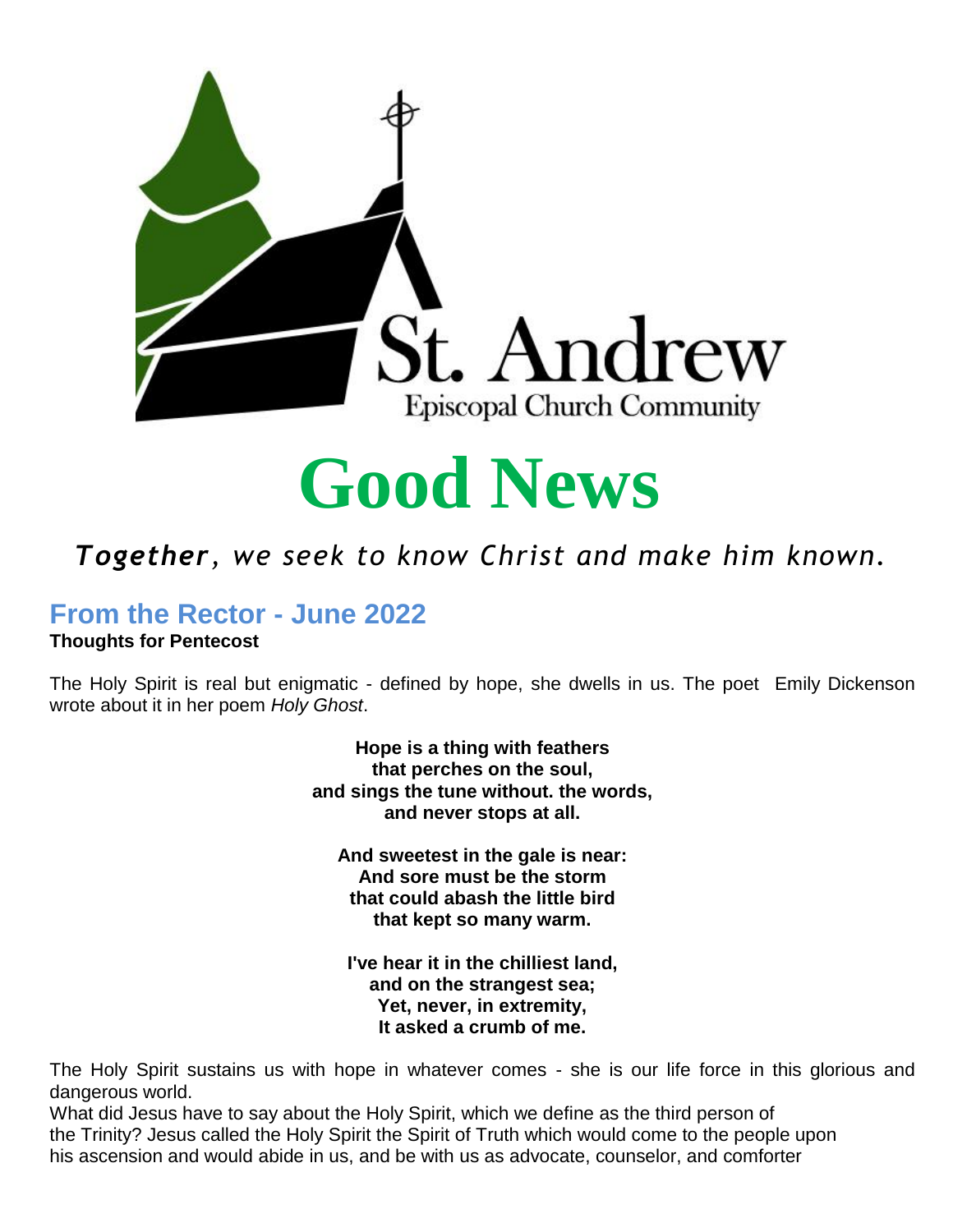# *Summer Worship*

During the summer we will have just one service at 10:30 AM

Our worship schedule will be the first and third Sundays in the sanctuary. The second and fourth Sundays we will worship in the St. Francis outdoor chapel. Please bring a lawn chair or blanket.

On the weeks we have an outdoor service, we will also offer an online service on Facebook (10:30 AM) and YouTube (10:45 AM) or anytime after.

*For the beauty of the earth, For the glories of the skies, for the love which from our birth over and around us lies.*

*Christ, our Lord , to you we raise this, our hymn of grateful praise.*

> Hymn 416 Hymnbook 1982

#### **Dates to Remember - June**

- 5 Holy Eucharist, 10:30 AM 5 - Pantry Distribution, 1 - 3 PM 14 - Pantry Distribution, 1 - 3 PM 12 - Outdoor Holy Eucharist 10:30 AM 15 - Vestry Meeting, 6:30 PM 19 - Holy Eucharist, 10:30 AM
- 26 Outdoor Holy Eucharist, 10:30 AM





# *Summer Coffee Hours*

Coffee Hour provides a chance to build community, catch up with friends and meet newcomers.

We will have Summer Coffee Hours on the second and fourth Sundays of June, July and August - the weeks we worship outside in the St. Francis chapel.

So grab a cup of lemonade, a cookie and linger for a bit after the service.

*If you'd like to host a coffee hour and provide snacks and a beverage, please sign up in the Narthex for a Sunday this summer.*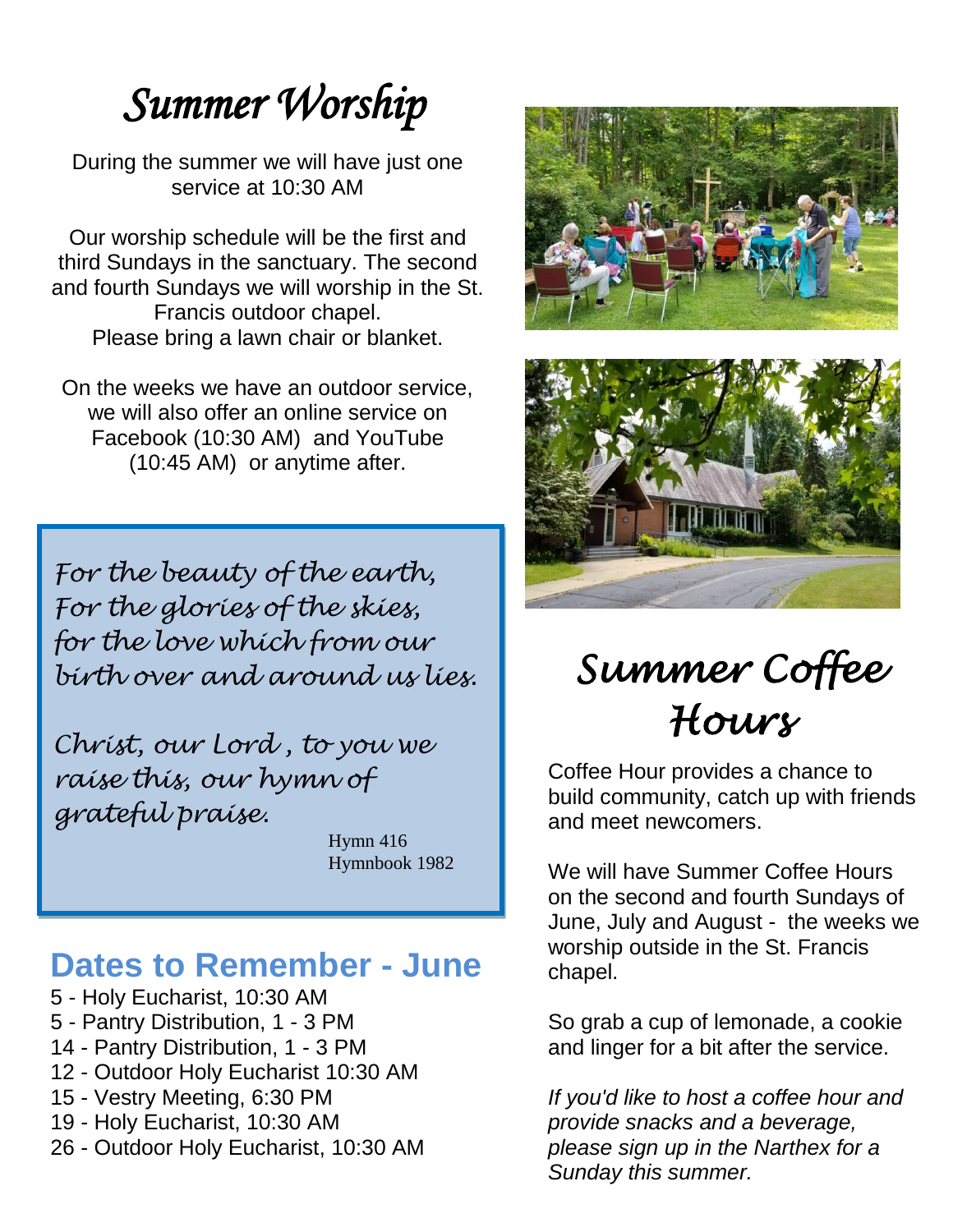

## *JUNE BIRTHDAYS*

Louise Hassink 02 Dona Currett 06 Marybeth Primeau 12 Elaine Abrams 13 Michael Clements 13 June Webb 14 Rev. Dawson Moorer 21 Katie Garlock 23 Sherrie Sweet 24 Susan Swain 26 Violet Clements 28 Melissa Connel 30

### *ANNIVERSARIES*

Erin & Colleen Garlock 07 Jeries & Samia Bishara 19

*Don't see your Birthday or Anniversary? Contact the Office at 440-255-8842 and let us know!*

### *Welcome Learning Advantage Preschool*

Rev. Lisa and the Vestry have entered into an agreement with Learning Advantage Preschool to use our small Sunday School rooms to offer a preschool to serve children in Lake County. The preschool is licensed by the Ohio Department of Job and Family Services and offers a quality, academic and play-based learning for kids age 3-4 years-old.

Children attending will learn to socialize with others and experience an introduction to letters and numbers through art, music, and movement.

St. Andrew is rich in space that goes unused throughout the week (especially the smaller Sunday School rooms). By partnering with Learning Advantage we will receive a monthly rent, but more important we will open the church to a wider community of local families. In fact , please recommend Learning Advantage Preschool to friends and family with younger children.

The preschool has operated successfully for 11 years in South Euclid and is hoping to be just as successful at St. Andrew.

The Learning Advantage team of teachers will take over the rooms in June and welcome preschoolers when the new school year begins.

Next year, St. Andrew Sunday School will meet in the larger classroom across the hall from the Preschool rooms.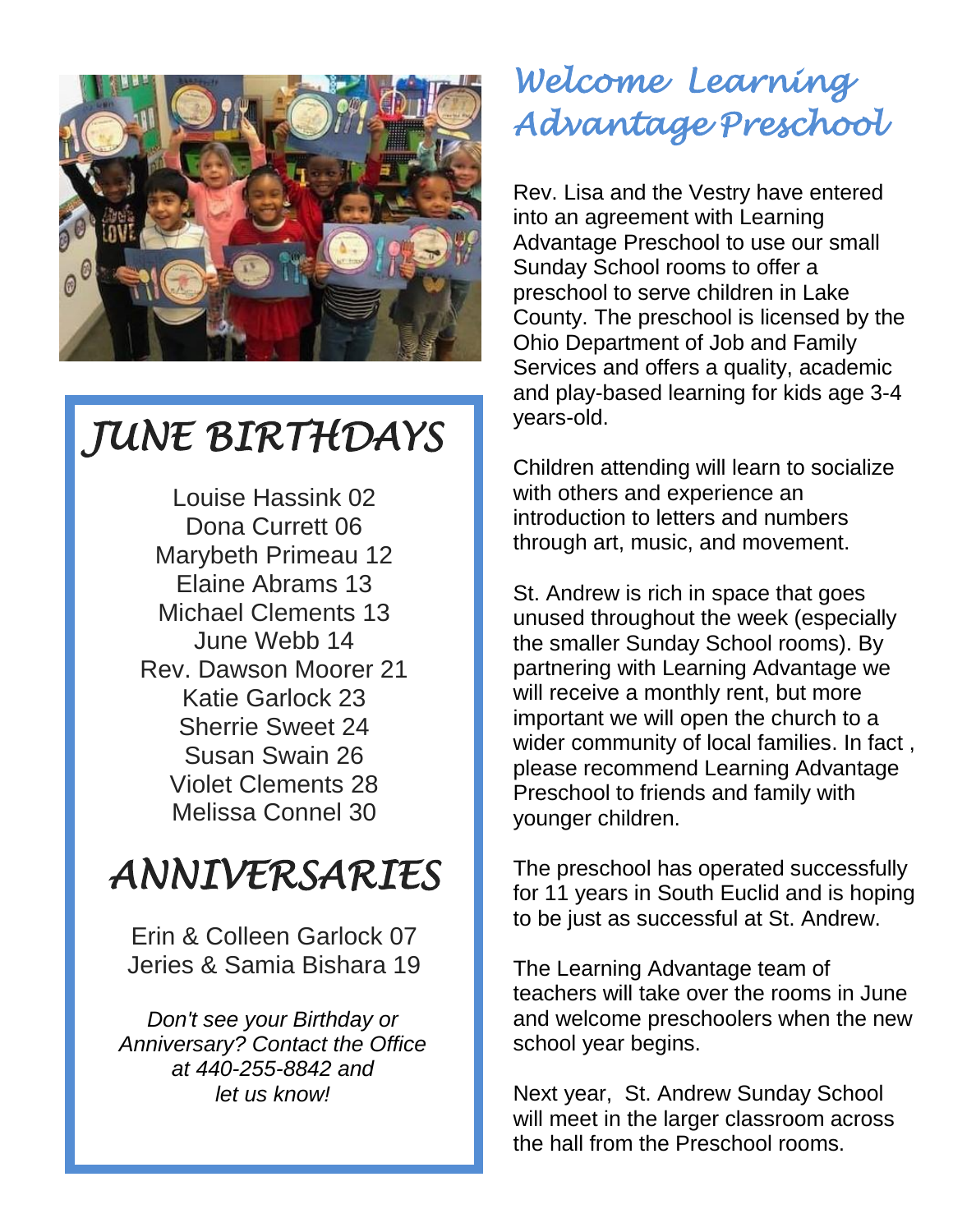# **Helping Our Jubilee Garden Grow**

The 2022 edition of the Jubilee Garden is underway! Plants have been planted and seeds are sprouting.

It's hard to believe, but this marks the third season of growing crops at St. Andrew with the goal of sharing the harvest with our Pantry neighbors. And while the garden grows, we continue to grow as gardeners as well - learning more gardening skills and the best practices for a successful harvest

. This year parishioner Ed Bridge has taken the lead in planning and planting our crops. With the help of Spark Sankal and Wayne Dannels, loads of topsoil were brought in to enhance and level the garden space. Plants were purchased from Bellwether Farm - the Camp, Retreat and Education Center for the Diocese of Ohio.

Crops planted include tomatoes, peppers,



beans, cucumbers, potatoes, eggplant, peas and a variety of herbs.

Garden volunteers are always welcome to join the project. No experience is necessary to volunteer! We need help maintaining the plants, weeding and watering during the growing season.

If you are interested in volunteering, talk to Rev. Lisa or Ed about how you can help our garden grow!

#### **Worman Room to be Updated**



The St. Andrew meeting room will soon be undergoing a makeover. The room holds a special place in the hearts of parishioners and is named after St. Andrew's founding rector Father Bill Worman.

The refurbishing of the room includes replacing the windows and door leading to the St. Francis Chapel which are over 50 years old and original to when the building was constructed. The room will also have new carpet and new to us furniture donated by Michele Miller who will be moving to Columbus.

Thanks to the many people who have donated to the project especially Marilyn Pastor who is covering much of the cost for the new windows in memory of late husband, Dan. Also to folks who donated funds in memory of Conrad Galayda.

Look for work to begin this fall when the new windows arrive.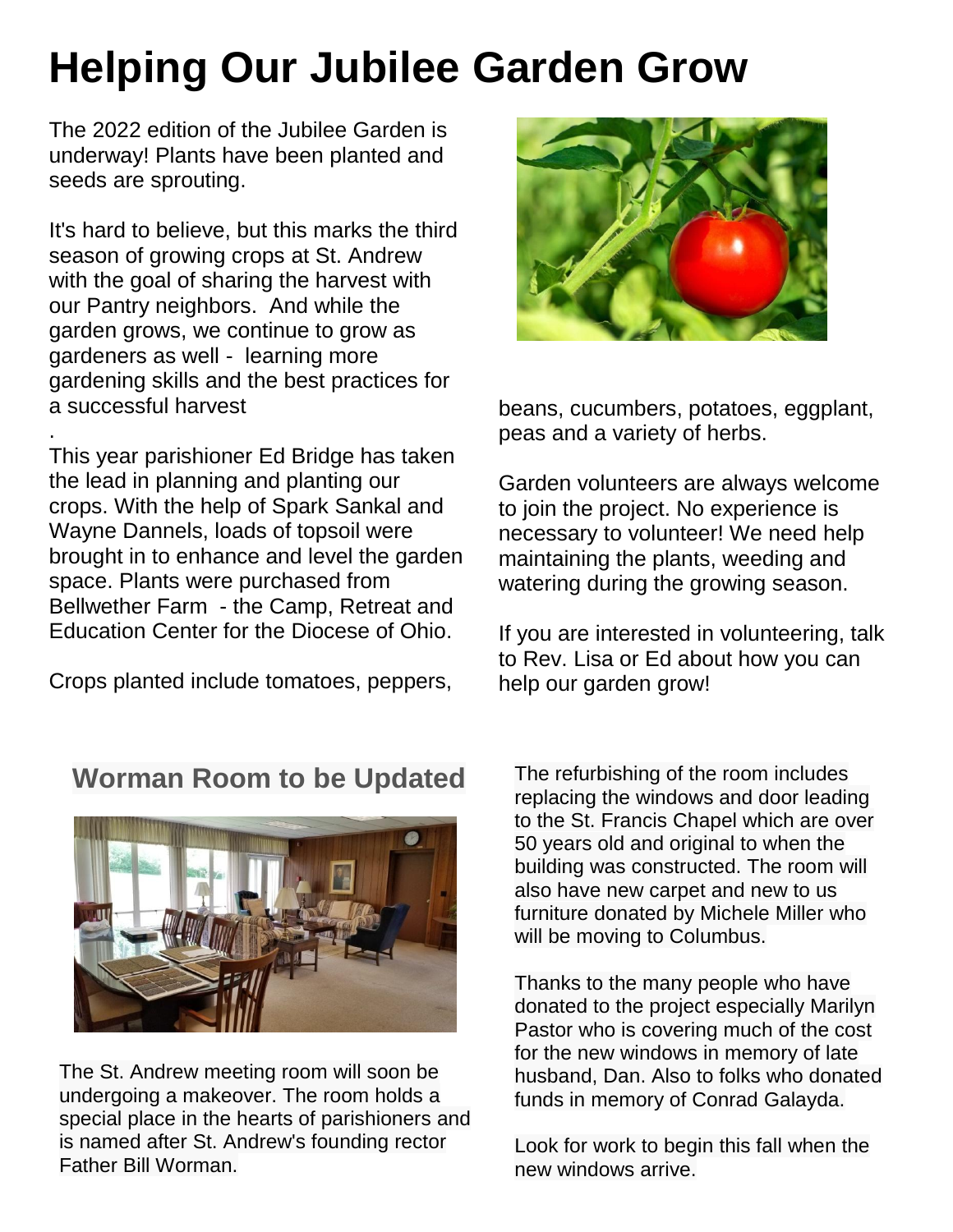# **Summer Fun - Play Bocce**

It's Bocce time at St. Andrew! Now is the time to register for the fun. Gather a team of four, pick a team name and get ready to play! Cost per Team is \$150 or \$40 per individual. we already have a few teams registered - but we need more. Proceeds support St. Andrew ministries.

The popular Bocce Grill will be fired up and back in business, offering affordable and delicious hamburgers and hot dogs. Even if you're not playing, stop by for dinner. The Grill opens at 6 PM and games start at 6:30 PM. every Tuesday in July.

A team registration form is available to download at standrew-mentor.com (under the Bocce tab). Please register by June 12th. All ages and abilities are welcome to join the fun. Invite family and friends to join your team and enjoy a summer evening on the St Andrew lawn.



*A Prayer for the Children of Uvalde*

O God our Father, whose beloved Son took children into his arms and blessed them: Give us grace to entrust your beloved children of Uvalde to your everlasting care and love, and bring them fully into your heavenly kingdom. Pour out your grace and loving-kindness on all who grieve; surround them with your love; and restore their trust in your goodness. We lift up to you our weary, wounded souls and ask you to send your Holy Spirit to take away the anger and violence that infects our hearts, and make us instruments of your peace and children of the light. In the Name of Christ who is our hope, we pray. Amen

The Rt. Rev. David Reed, Bishop of West Texas





### *Please Pray For:*

Jim Brown, Pete Sherman, Roberta Whitely, Jared, Xan, Maryellen Sundstrom, Marilyn Pastor, Debbie Dittebrand and Randy Pengov.

*"Do not be anxious about anything, but in everything by prayer and supplication with thanksgiving let your requests be made known to God." [Philippians 4:6]*



Follow St. Andrew on Twitter @StAndrew\_Mentor



www.facebook.com/StAndre wsEpiscopalChurchMentor